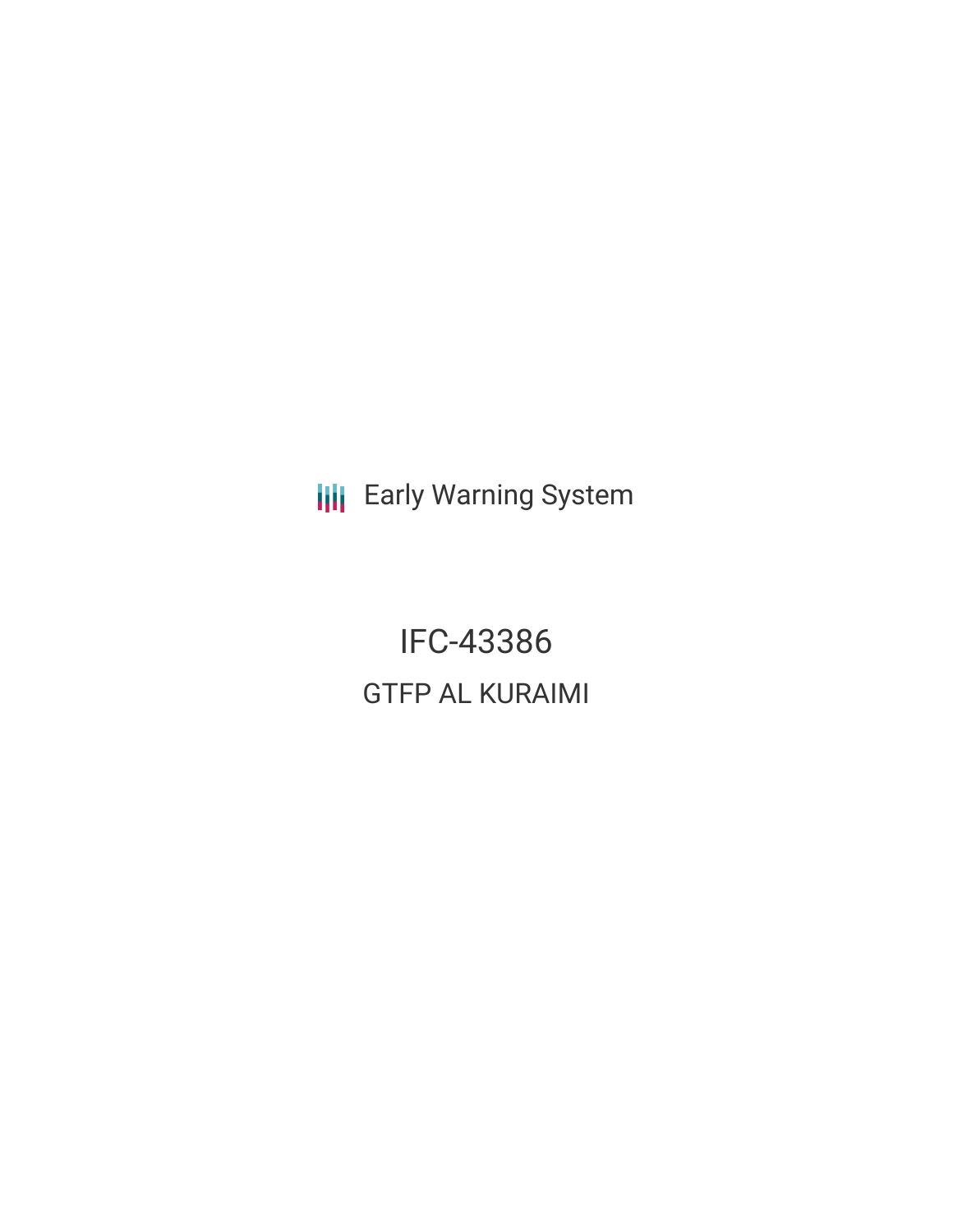### **Quick Facts**

冊

| <b>Countries</b>               | Yemen                                   |
|--------------------------------|-----------------------------------------|
| <b>Financial Institutions</b>  | International Finance Corporation (IFC) |
| <b>Status</b>                  | Proposed                                |
| <b>Bank Risk Rating</b>        | FI                                      |
| <b>Borrower</b>                | ALKURAIMI ISLAMIC BANK                  |
| <b>Sectors</b>                 | Finance                                 |
| Investment Type(s)             | Guarantee                               |
| <b>Investment Amount (USD)</b> | $$2.00$ million                         |
|                                |                                         |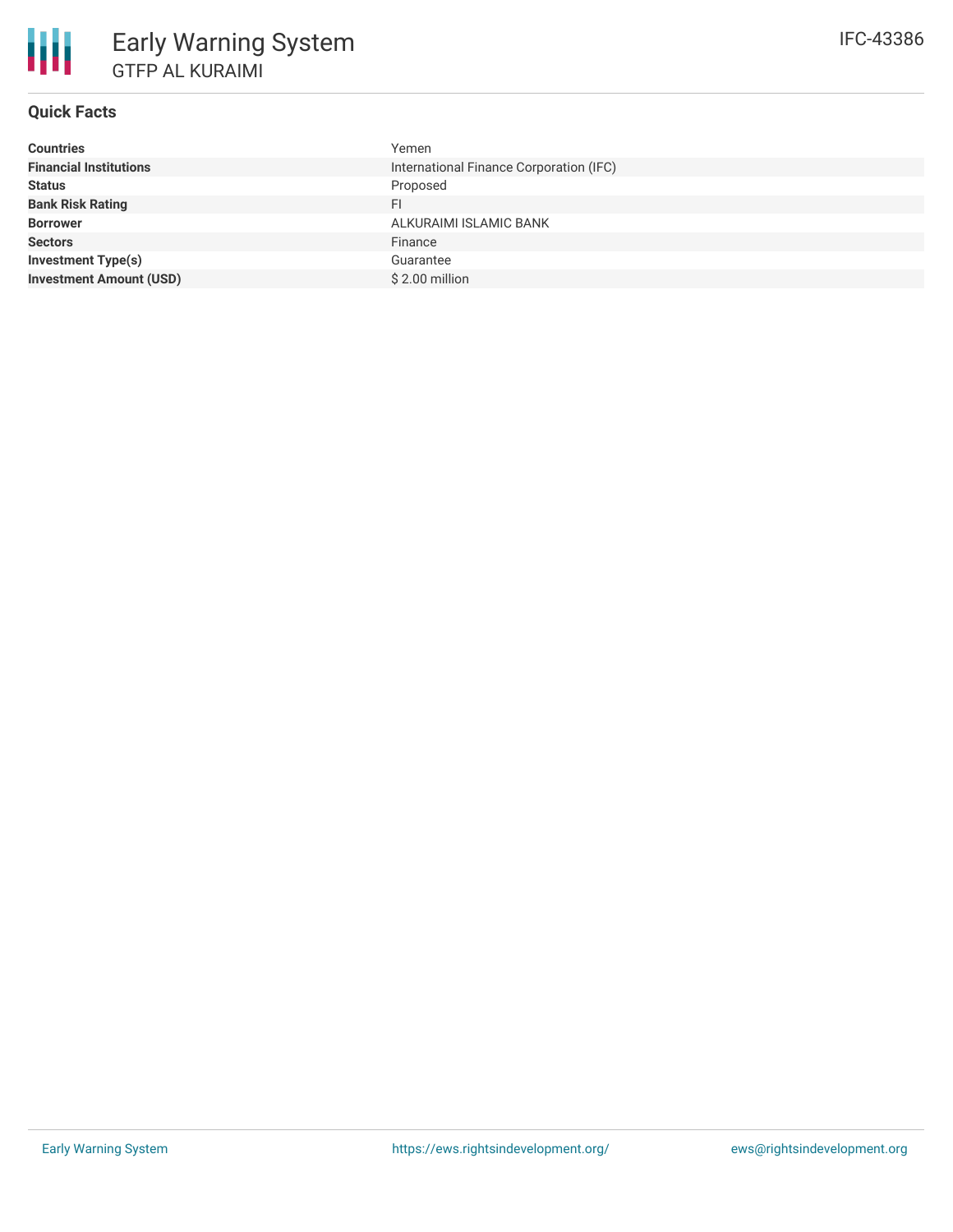

## **Project Description**

According to bank provided information, the proposed Project ("the Project") is an investment of up to US\$2 million in Alkuraimi Islamic Bank ("KIB" or "the Bank") in the form of a trade finance guarantee facility. This project was approved as part of IFC's Global Trade Finance Program or GTFP - Project 23898.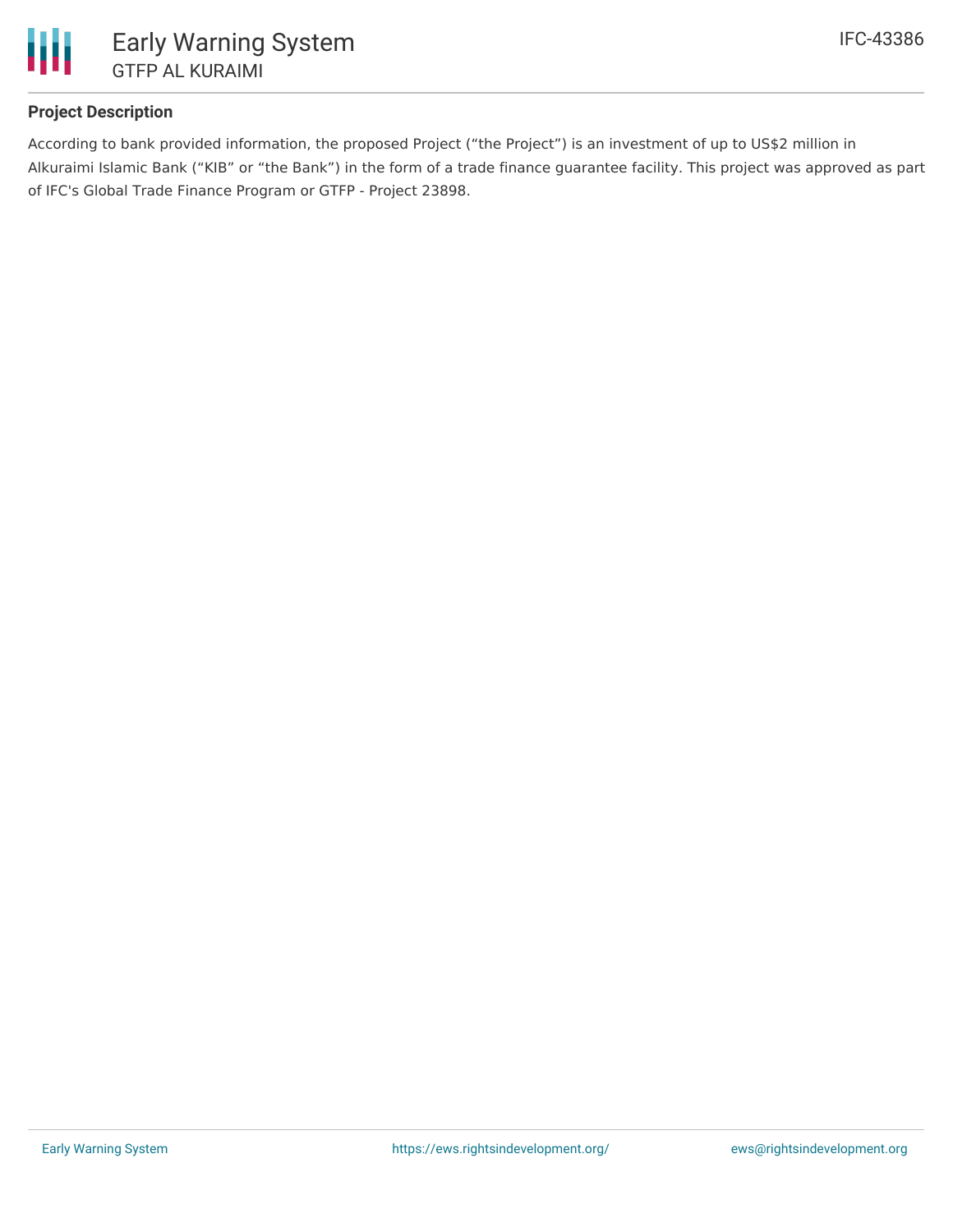### **Investment Description**

• International Finance Corporation (IFC)

The Project consists of an investment of up to US\$2 million under the Global Trade Finance Program (GTFP). GTFP offers confirming banks partial or full guarantees covering payment risk on banks in emerging markets for trade related transactions.

#### **Financial Intermediary**

Financial Intermediary: A commercial bank or financial institution that receives funds from a development bank. A financial intermediary then lends these funds to their clients (private actors) in the form of loans, bonds, guarantees and equity shares. Financial intermediaries include insurance, pension and equity funds. The direct financial relationship is between the development bank and the financial intermediary.

[Alkuraimi](file:///actor/3208/) Islamic Bank (Financial Intermediary)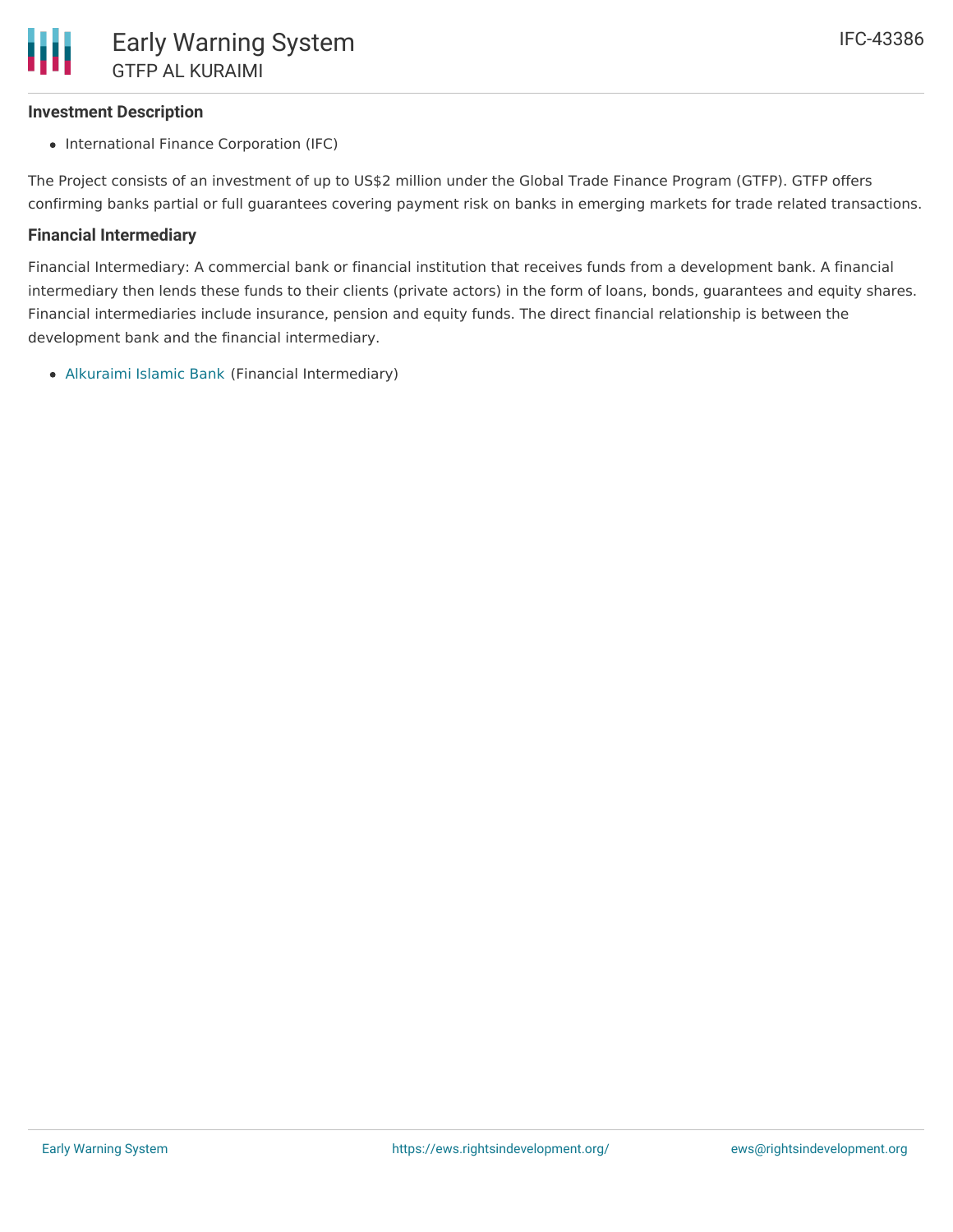

### **Private Actors Description**

KIB is a privately-owned Islamic bank in Republic of Yemen. It has evolved from a family owned foreign exchange business, the Al-Kuraimi Exchange Company, to become a bank specializing in microfinance in 2009 and a fully-fledged Islamic bank in 2018.

KIB is 100% owned by Al Kuraimi family.